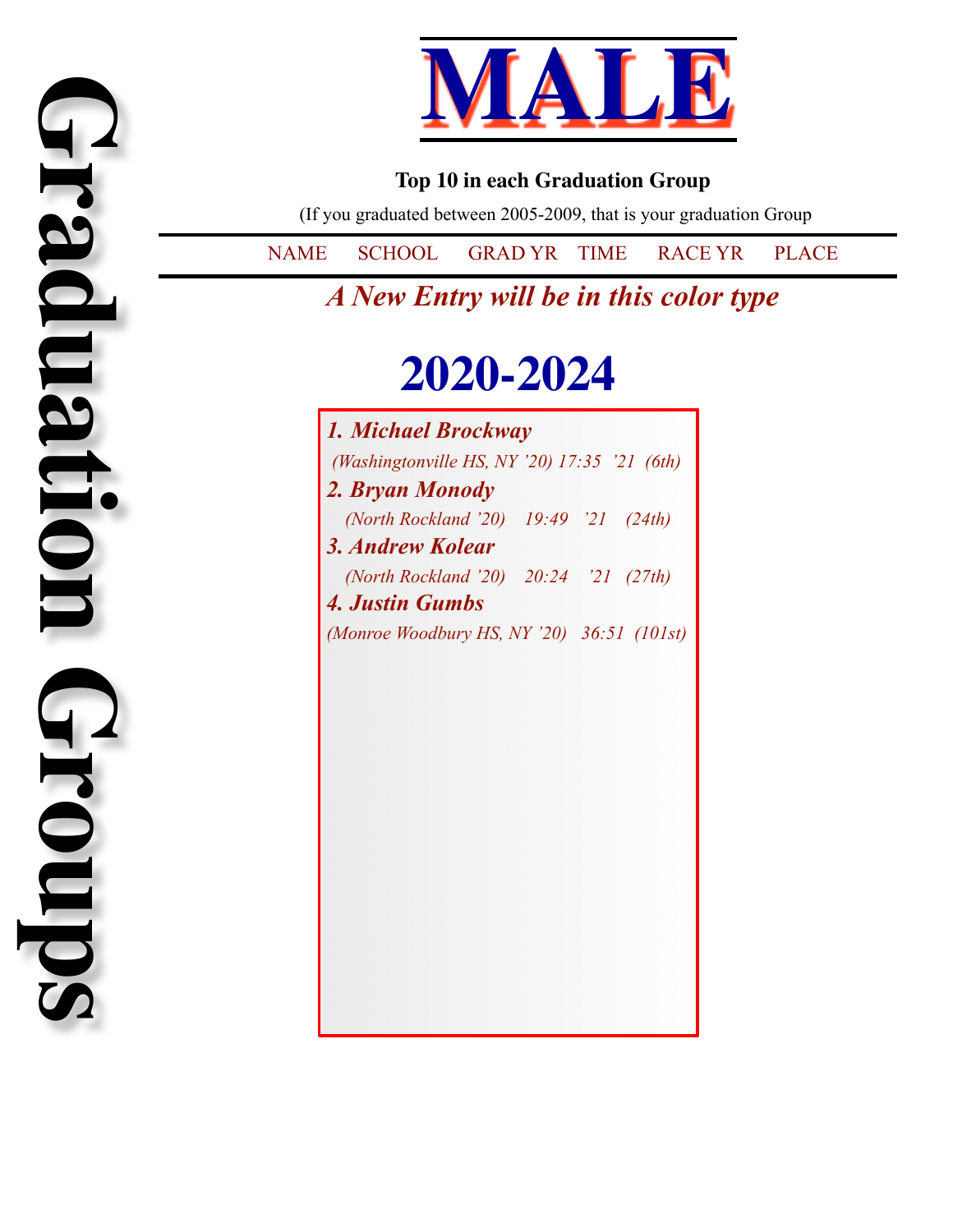| 20<br>$\overline{1}$<br>$\overline{\mathcal{C}}$<br>$\overline{\phantom{0}}$ | 1. Luke Gavigan<br>(Tappan Zee '15) 15:52 '15 (1st)<br>2. Jack Jibb<br>(Monroe Woodbury, NY '15) 16:00 '15 (2nd)<br>3. Jack Jibb<br>(Monroe Woodbury, NY '15) 16:03 '17 (1st)<br><b>4. Michael Hennelly</b><br>(Suffern '18) 16:18 '19 (5th)<br><b>5. Louis Greco</b><br>(Goshen, NY '18) 16:25 '18 (5th)<br><b>6. Patrick Hennelly</b><br>(Suffern '16) 16:26 '17 (3rd)<br><b>7. Patrick Castiliano</b><br>(Tappan Zee '19) 16:47 '21 (2nd)<br><b>8. Patrick Hennelly</b><br>(Suffern '16) 16:48 '16 (6th)<br><b>9. Dom Fortino</b><br>(Pearl River '15) 17:10 '15 (8th)<br><b>10. Liam Hehir</b><br>(Tappan Zee '19) 17:17 '21 (5th)                                 | 1. John Dove<br>(Monroe Woodbury, NY '14) 15:32 '19 (1st)<br>2. Evan Ward<br>(Suffern '12) 15:51 '16 (1st)<br><b>3. John Dove</b><br>(Monroe Woodbury, NY '14) 15:57 '18 (1st)<br><b>4. Evan Ward</b><br>(Suffern '12) 16:00 '18 (2nd)<br><b>5. Kyle Collins</b><br>(Suffern '12) 16:04 '15 (3rd)<br><b>6. Evan Ward</b><br>(Suffern '12) 16:04 '19 (3rd)<br><b>7. Kyle Collins</b><br>(Suffern '12) 16:23 '16 (4th)<br><b>8. John Dove</b><br>(Monroe Woodbury, NY '14) 16:24 '17 (2nd)<br><b>9. Kyle Collins</b><br>(Suffern '12) 16:34 '13 (4th)<br><b>10. Kyle Collins</b><br>(Suffern '12) 16:37 '19 (6th)  | 2010-2014 |
|------------------------------------------------------------------------------|------------------------------------------------------------------------------------------------------------------------------------------------------------------------------------------------------------------------------------------------------------------------------------------------------------------------------------------------------------------------------------------------------------------------------------------------------------------------------------------------------------------------------------------------------------------------------------------------------------------------------------------------------------------------|------------------------------------------------------------------------------------------------------------------------------------------------------------------------------------------------------------------------------------------------------------------------------------------------------------------------------------------------------------------------------------------------------------------------------------------------------------------------------------------------------------------------------------------------------------------------------------------------------------------|-----------|
| $\boldsymbol{\nabla}$<br>$005 - 20$<br>$\bullet$                             | 1. Kyle O'Brien<br>(Monroe Woodbury, NY '06) 15:36 '08 (2nd)<br>2. Matt Terry<br>(Danbury, Connecticut "08) 15:45. '10 (1st)<br>3. Carlos Jamieson<br>(North Rockland '05) 15:46. '10 (2nd)<br><b>4. John Martinez</b><br>(North Rockland '05) 15:52 '06. (2nd)<br><b>5. Carlos Jamieson</b><br>(North Rockland '05) 15:55. '13. (1st)<br><b>6. Nick Viglione</b><br>(Somers, NY '05) 15:57. '09 (2nd)<br><b>7. Danny Kane</b><br>(Tappan Zee '09) 15:57. '10 (3rd)<br>8. Carlos Jamieson<br>(North Rockland '05) 15:58.6. '12 (1st)<br><b>9. Louis Tafuto</b><br>(Warwick, NY '06) 16:03. '13. (2nd)<br>10. Kyle O'Brien<br>(Monroe Woodbury, NY '06) 16:04 '09 (3rd) | 1. Stephen Furst<br>(Goshen, N.Y. '03) 15:06 '08 (1st)<br>2. Justin Romaniuk<br>(Suffern '01) 15:24 '02 (2nd)<br>3. Justin Romaniuk<br>(Suffern '01) 15:36 '04 (2nd)<br><b>4. Stephen Furst</b><br>(Goshen, N.Y. '03) 15:48 '03 (4th)<br><b>5. Nick Roosa</b><br>(Tappan Zee '03) 16:03 '16 (2nd)<br><b>6. Corey Calajoe</b><br>(Pearl River '04) 16:03 '19 (2nd)<br><b>7. Nick Roosa</b><br>(Tappan Zee '03) 16:09 '10 (4th)<br><b>8. Lou Maturo</b><br>(Tappan Zee '04) 16:10 '04 (5th)<br>9. Nick Roosa<br>(Tappan Zee '03) 16:11 '05 (1st)<br><b>10. James Kosay</b><br>(Yorktown, N.Y. '01) 16:16 '08 (4th) | 2000-2004 |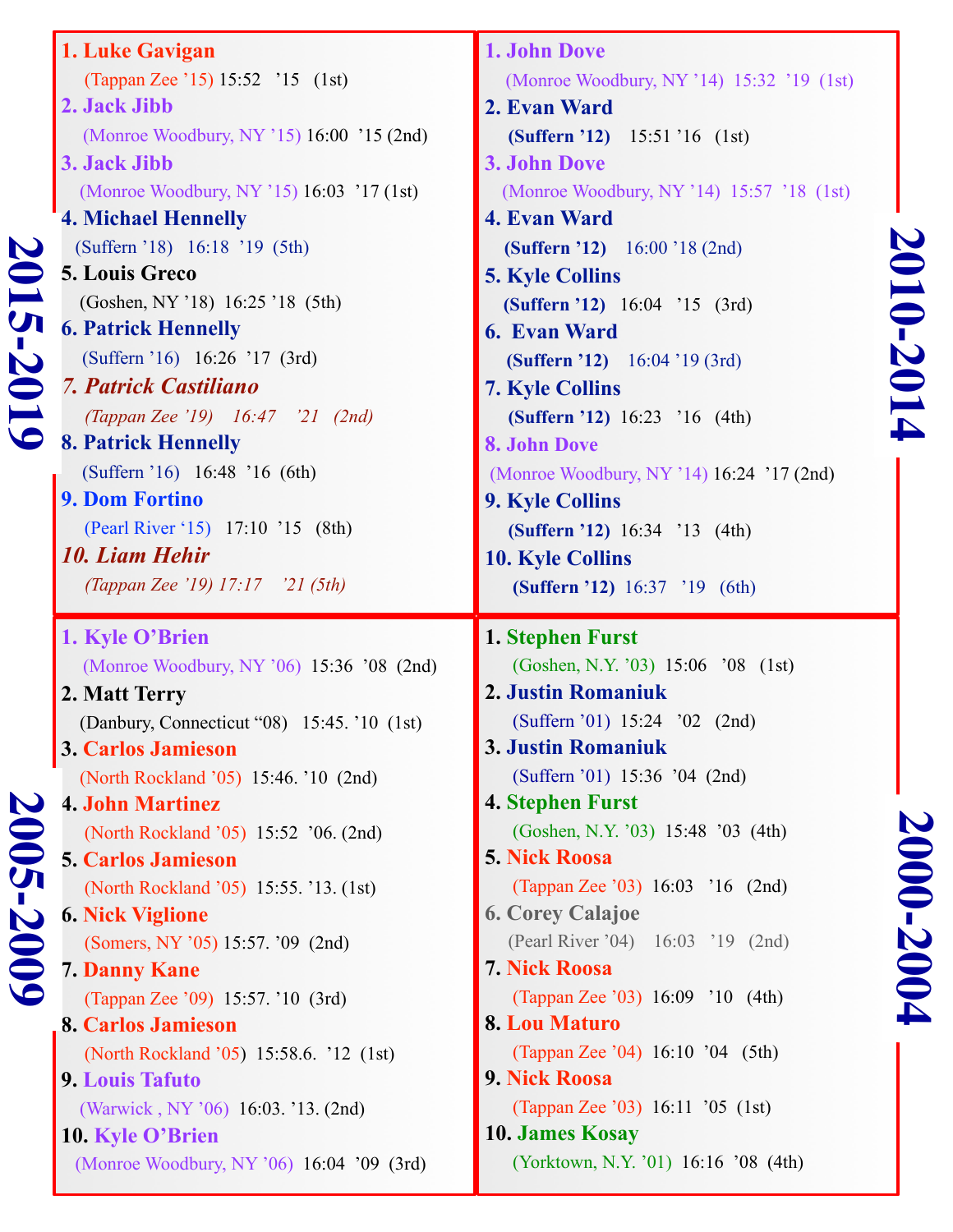|                | 1. Don Conrad                                                 | <b>1. David Dominquez</b>                                         |
|----------------|---------------------------------------------------------------|-------------------------------------------------------------------|
|                | (St Louis Country Day, St Louis '95) 15:15 '96 (4th)          | (North Rockland '93) 15:03 '01 (2nd)                              |
|                | 2. Brian McNight                                              | 2. James Trautmann                                                |
|                | (Monroe Woodbury, N.Y. '97) 15:21 '00 (1st)                   | (Monroe Woodbury, N.Y. '90) 15:09 '98 (2nd)                       |
|                | 3. Mike Morris                                                | 3. Jim Gehart                                                     |
| 995.           | (Clarkstown North '96) 15:22 '01 (3rd)                        | (Suffern '94) 15:11 '94 (3rd)                                     |
|                | <b>1. Mike Kiernan</b>                                        | <b>4. David Dominquez</b>                                         |
|                | (Pearl River '97) 15:28 '98 (5th)                             | (North Rockland '93) 15:14. '02 (1st)                             |
|                | 5. Brendan Sullivan                                           | <b>5. Frank Gagliano</b>                                          |
|                | (Clarkstown South '97) 15:33 '00 (3rd)                        | (Suffern '94) 15:14 '97 (2nd)                                     |
| $-199$         | 5. Bert Rodriguez                                             | <b>6. Tim Grien</b>                                               |
|                | (Nyack '97) 15:34 '07 (2nd)                                   | (Washingtonville, N.Y. '90) 15:18 '90 (5th)                       |
|                | 7. Pete Modafferi                                             | <b>7. James Trautmann</b>                                         |
|                | (Clarkstown South '95) 15:35 '01 (4th)                        | (Monroe Woodbury, N.Y. '90) 15:20 '97 (3rd)                       |
|                | 8. Pete Modafferi                                             | <b>8. Steve Sutton</b>                                            |
|                | (Clarkstown South '95) 15:36 '00 (4th)                        | (Tappan Zee '90) 15:22 '92. (3rd)                                 |
|                | <b>9. Brendan Howell</b>                                      | 9. Derek White                                                    |
|                | (Suffern '95) 15:38 '98 (6th)                                 | (Clarence, N.Y. '90) 15:22 '99 (1st)                              |
|                | <b>10. James Sweeney</b>                                      | <b>10. Frank Gagliano</b>                                         |
|                | (Guilderland, N.Y. '99) 15:40 '03 (1st)                       | (Suffern '94) 15:24 '96 (5th)                                     |
|                |                                                               |                                                                   |
|                | 1. John Trautmann                                             | 1. Todd Sinclair                                                  |
|                | (Monroe Woodbury, N.Y. '86) 14:08 '94 (1st)                   |                                                                   |
|                | 2. John Trautmann                                             | (North Rockland '80) 14:44 '86 (1st)<br>2. Andy Kohlbrenner       |
|                |                                                               | (Pearl River '81) 14:46 '85 (2nd)                                 |
|                | (Monroe Woodbury, N.Y. '86) 14:36 '95 (1st)<br>3. Art Gunther | 3. Brian Nierstedt                                                |
|                | (Tappan Zee '89) 14:42 '96 (1st)                              | (Goshen, N.Y. '81) 14:51 '86 (2nd)                                |
|                | <b>4. Art Gunther</b>                                         | <b>4. Brian Nierstedt</b>                                         |
|                | (Tappan Zee '89) 14:46 '01 (1st)                              | (Goshen, N.Y. '81) 14:59 '84 (1st)                                |
| $\overline{G}$ | <b>5. Art Gunther</b>                                         | <b>5. Todd Sinclair</b>                                           |
| $\infty$       | (Tappan Zee '89) 14:49 '98 (1st)                              | (North Rockland '80) 14:54 '89 (1st)                              |
| $\mathbf{y}$   | <b>6. Art Gunther</b>                                         | <b>6. Andy Kohlbrenner</b>                                        |
|                | (Tappan Zee '89) 14:51 '97 (1st)                              | (Pearl River '81) 15:04 '86 (4th)                                 |
|                | <b>7. Paul Sklar</b>                                          | <b>7. Barry Conway</b>                                            |
| 1989           | (Clarkstown South '89) 15:00 '93 (1st)                        | (Pearl River '81) 15:09 '84 (2nd)                                 |
|                | 8. Art Gunther                                                | <b>8. Brian Crowley</b>                                           |
|                | (Tappan Zee '89) 15:01 '95 (2nd)                              | (Albertus Magnus '82) 15:09 '90 (1st)                             |
|                | 9. John Trautmann                                             | 9. Andy Kohlbrenner                                               |
|                | (Monroe Woodbury, N.Y. '86) 15:03 '88 (1st)                   | (Pearl River '81) 15:12 '90 (2nd)                                 |
|                | <b>10. Harry Carle</b>                                        | <b>10. Brian Crowley</b><br>(Albertus Magnus '82) 15:14 '94 (5th) |

1990-1994 **1990-1994**

# 1980-1984 **1980-1984**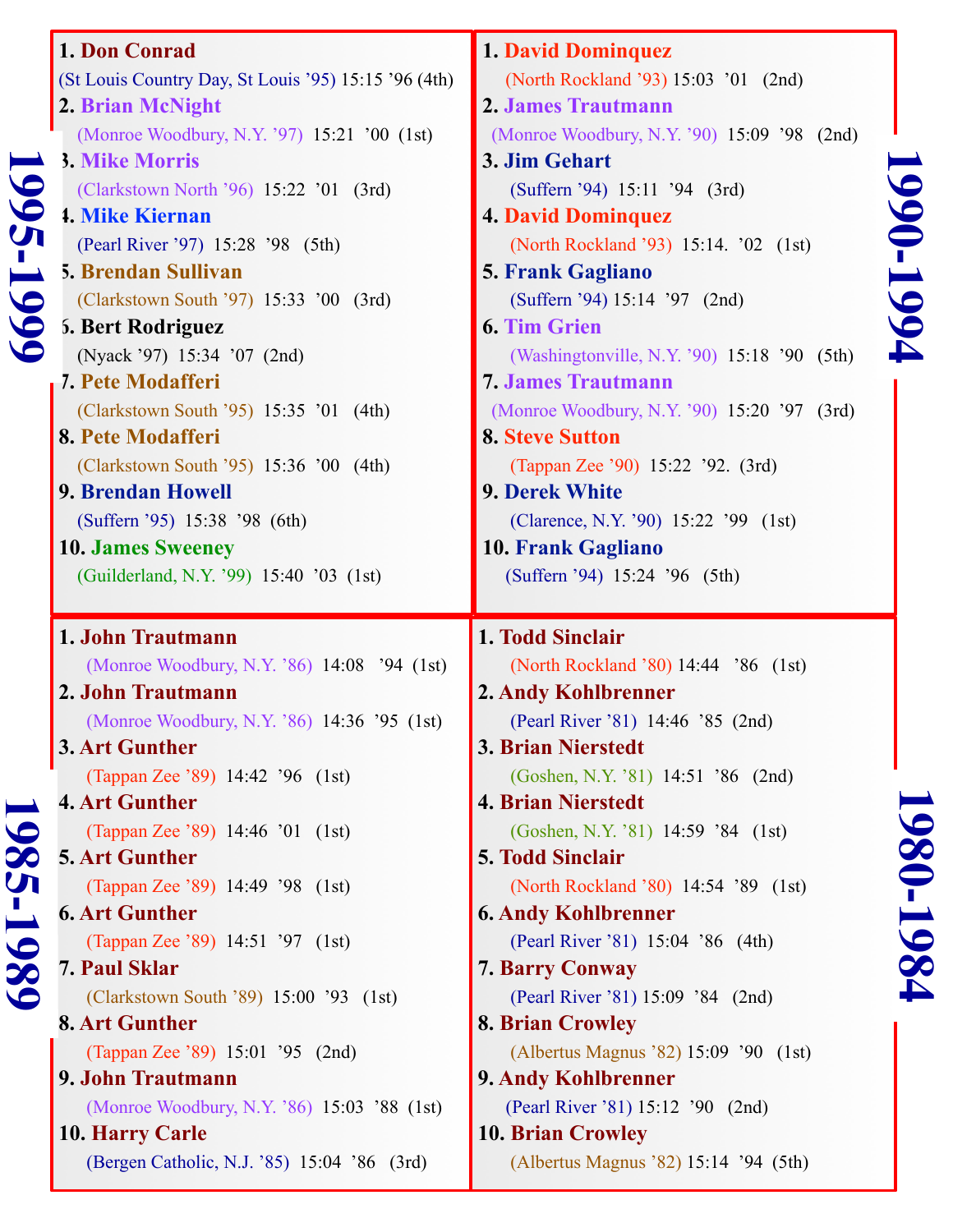| $\overline{\phantom{0}}$<br>$\bullet$ |  |
|---------------------------------------|--|
|                                       |  |
| L<br>1                                |  |
| --                                    |  |
| $\overline{\phantom{0}}$              |  |
| $\blacktriangleright$                 |  |
| I<br>↘                                |  |

**1960-1964**

1961-1964

#### **1. George Buckheit** (Albertus Magnus '75) 14:37 '85 (1st) **2. George Buckheit** (Albertus Magnus '75) 14:54 '87 (1st) **3. Jamie Kempton** (Albertus Magnus '76) 14:54 '96 (2nd) **4. Jamie Kempton** (Albertus Magnus '76) 15:10 '85 (3rd) **5. Jamie Kempton** (Albertus Magnus '76) 15:10 '86 (5th) **6. Jamie Kempton**  (Albertus Magnus '76) 15:10 '93 (2nd) **7. George Buckheit** (Albertus Magnus '75) 15:13 '94 (4th) **8. Jamie Kempton** (Albertus Magnus '76) 15:13 '90 (3rd) **9. Jamie Kempton** (Albertus Magnus '76) 15:13 '88 (3rd) **10. George Buckheit** (Albertus Magnus '75) 15:15 '90 (4th) **1. Bob Enright** (Pearl River '68) 16:06 '84 (13th) **2. Jay Kaplan** (Spring Valley '67) 17:19 '84 (24th) **3. Terry Horton** (Arlington, N.Y. '66) 17:17 '92 (24th) **4. Jay Kaplan** (Spring Valley '67) 17:19 '84 (24th) **5. Jay Kaplan** (Spring Valley '67) 17:24 '87 (18th) **6. Terry Horton** (Arlington, N.Y. '66) 17:24 '95 (27th) **7. Jay Kaplan** (Spring Valley '67) 17:27 '86 (17th) **8. Bob Enright** (Pearl River '68) 17:43 '92 (35th) **9. Jay Kaplan**

 (Spring Valley '67) 17:51 '90 (40th) **10. Ken Cevoli** (Cardinal Hayes, N.Y '65) 17:53 '92 (38th)

**1. Howie McNiff** (Albertus Magnus '73) 16:10 '85 (10th) **2. Howie McNiff** (Albertus Magnus '73) 16:11 '84 (15th) **3. Mike Doyle** (Eastchester, N.Y. '71) 16:07 '89 (7th) **4. Larry Beckerle** (Albertus Magnus '73) 16:31 '85 (13th) **5. Martin Carle** (Bergen Catholic, N.J. '74) 16:32 (9th) **6. Paul Nowicki** (Nanuet '70) 16:32 '97 (18th) **7. Larry Beckerle** (Albertus Magnus '73) 16:36 '87 (11th) **8. Bob Dillion Sr.** (Clarkstown North '71) 18:28 '87 (27th) **9. Larry Beckerle** (Albertus Magnus '73) 16:45 '86 (12th) **10. Paul Nowicki** (Nanuet '70) 16:48 '96 (20th) **1. Joe Salerno** (St. Francis Perp., N.Y. '60) 18:14 '91 (44th) **2. Richard Ortiz** (Bronx Vocational, N.Y. '62) 18:37 '91 (51st) **3. Joe Biddy** (Roosevelt-Yonkers, N.Y. '60) 19:47 '85 (42nd) **4. Chip Anttonelli** (Suffern '63) 20:05 '98 (92nd) **5. Murphy**  (St. Pascal '62) 20:08 '92 (98th) **6. Wilson** (Suffern '62) 20:23 '92 (112th) **7. Bob Zucker** (Holy Cross, N.Y.C. '62) 20:41 '92 (120th) **8. John Gleason** (Nyack '62) 20:47 '87 (54th) **9. Joe Biddy** (Roosevelt-Yonkers, N.Y. '60) 20:50 '91 (109th) **10. John Gleason**

(Nyack '62) 21:29 '91 (121st)

# **1975-1979** 1975-1979

**1965-1969** 965-1969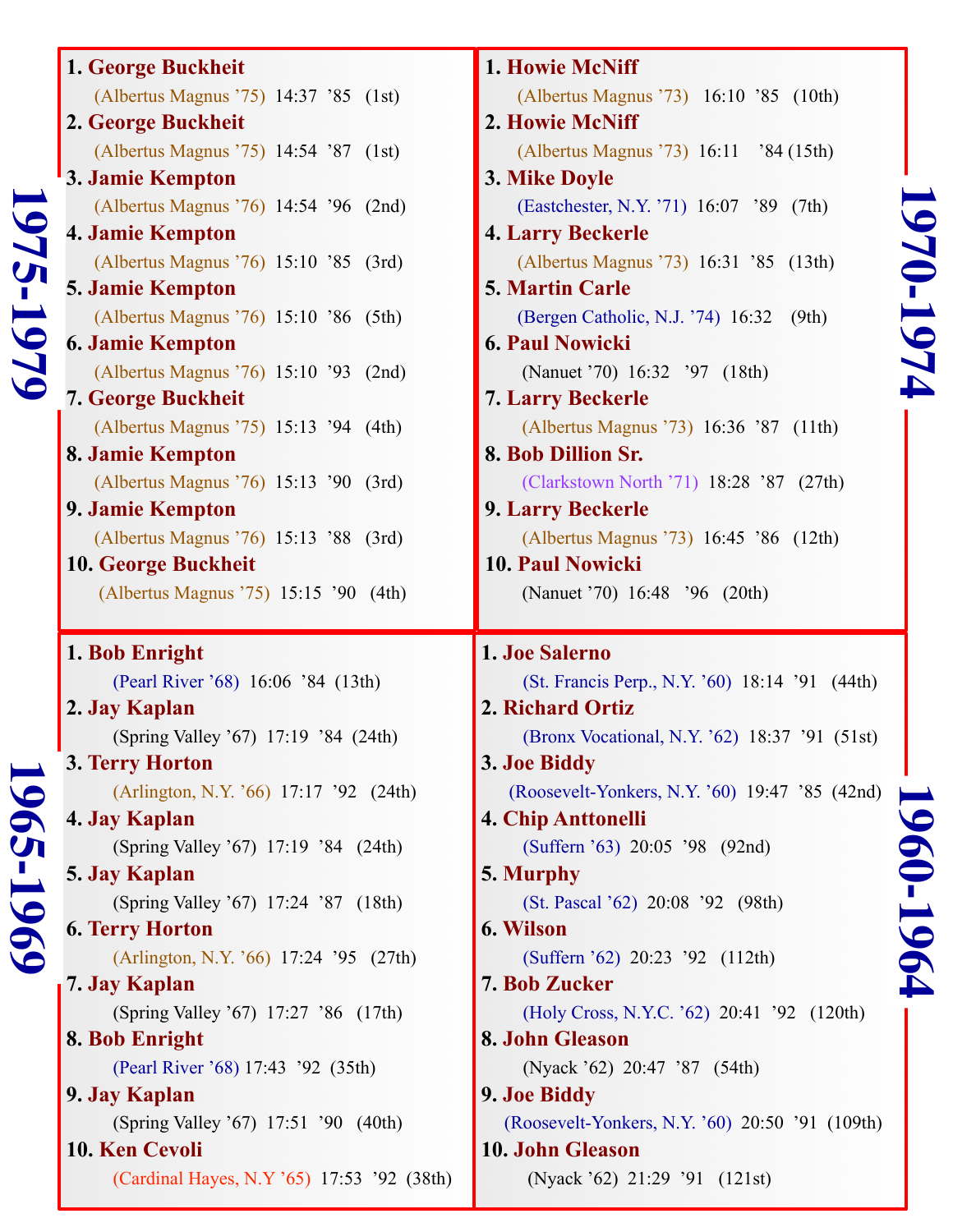| 1. Rich Simko                                        | 1. Pete Schmidt                                     |
|------------------------------------------------------|-----------------------------------------------------|
| (Newburgh, N.Y. '57) 19:07 '91 (62nd)                | $($ ? $\dot{53}$ ) 19:26 '86 (43rd)                 |
| 2. Art Leofsky                                       | 2. Pete Schmidt                                     |
| (Mount Vernon, NY '59) 19:32 '86 (44th)              | $($ ? '53) 19:51 '87 (43rd)                         |
| 3. John Singer                                       | <b>3. Frank Vellardito</b>                          |
| (Bishop Loughlin, NY '58) 20:01 '84 (66th)           | (Memorial West New York, N.J. '52) 20:02 '88 (48th) |
| 4. Jack Baloga                                       | 4. Ed O'Brien                                       |
| (South Fork, Pennsylvania '55) 20:08 '87 (48th)      | (Cardinal Hayes, N.Y. 54) 20:42 '85 (52nd)          |
| <b>5. Art Reilly</b>                                 | <b>5. Angelo Gallo</b>                              |
| (Cardinal Hayes, N.Y. '55) 20:16 '89 (57th)          | (Nyack '52) 21:35 '86 (63rd)                        |
| 6. Jack Baloga                                       | <b>6. Angelo Gallo</b>                              |
| (South Fork, Pennsylvania '55) 20:20 '88 (74th)      | (Nyack '52) 21:44 '85 (62nd)                        |
| <b>7. Joe D'Innocenzo</b>                            | 7. Ed O'Connell                                     |
| (Tappan Zee '55) 20:24 '88 (75th)                    | (Haverstraw, N.Y. '53) 22:00 '91 (103rd)            |
| 8. John Singer                                       | 8. Angelo Gallo                                     |
| (Bishop Loughlin, NY '58) 20:36 '91 (95th)           | (Nyack '52) 22:47 '87 (72nd)                        |
| 9. John Singer                                       | 9. Angelo Gallo                                     |
| (Bishop Loughlin, NY '58) 20:44 '85 (53rd)           | (Nyack '52) 23:00 '89 (89th)                        |
| 10. Rich Simko                                       | 10. Angelo Gallo                                    |
| (St. Patrick's, Newburgh, N.Y. '57) 20:44 '99 (97th) | (Nyack '52) 23:12 '90 (120th)                       |

## $(72nd)$  $(89th)$  $(120th)$

**1950-1954**

1950-1954

## **1. Pete Beckerle 1945-1949** 1945-1949

(Spring Valley '48) 24:47 '84 (125th)

#### **2. Chuck Isberg**

(Hyde Park, Massachusetts '45) 25:46 '86 (97th)

#### **3. Chuck Isberg**

(Hyde Park, Massachusetts '45) 25:45 '85 (89th)

#### **4. Pete Beckerle**

(Spring Valley '48) 27:46 '86 (105th)

#### **5. Pete Beckerle**

(Spring Valley '48) 35:30 '00 (263rd)

### **1940-1944**

## **1935-1939**

#### **1. Ray Herbert** (Stony Point, N.Y. '37) 26:24 '87 (91st)

# **1955-1959** 1955-1959